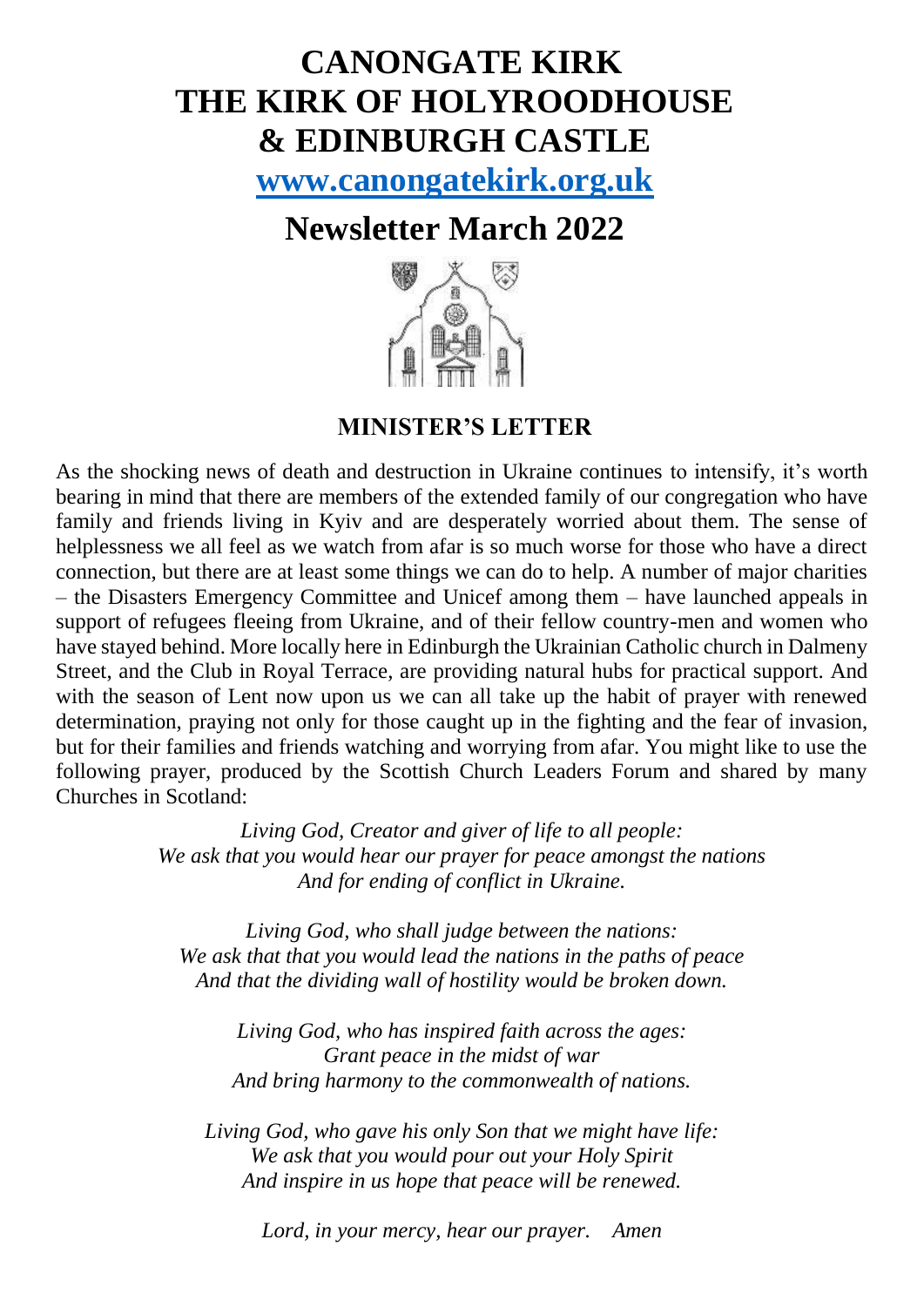#### **PARISH REGISTER**

| <b>Baptism</b>                                                   |                                                           |                              |  |
|------------------------------------------------------------------|-----------------------------------------------------------|------------------------------|--|
| $20th$ February                                                  | Krista Ellis                                              |                              |  |
| "Go therefore and make disciples of all nations, baptizing them" |                                                           |                              |  |
| <b>Wedding</b>                                                   |                                                           |                              |  |
| $5th$ February                                                   | Isabel Douglas-Hamilton & Jolyon Coates                   |                              |  |
|                                                                  | "Those whom God has joined together, let not man divide." |                              |  |
| <b>Memorial Service</b>                                          |                                                           |                              |  |
| $22nd$ February                                                  | Lucy Scillitoe                                            | Nassington, Northamptonshire |  |
| "Let not your hearts be troubled, neither let them be afraid."   |                                                           |                              |  |

Our Kirk Session meeting on Monday 28<sup>th</sup> February was David Croft's last as Session Clerk, a role which he has fulfilled with great dedication for the last twenty years. Huge thanks are due to David from all of us, not just in the Kirk Session and congregation but in the wider Canongate family, for all that he has accomplished in this essential role both front of house, as it were, and behind the scenes. He remains on the Kirk Session of course, and in fact has taken on the role of Fabric Convener in the meantime. So he is still very much at the heart of our congregational life but for the moment we simply offer him our heartfelt thanks. Stuart Ramsay has kindly agreed to take on the Clerkship and accordingly took the oath *de fideli* at the February meeting. We wish him well in this new role.

Our **Annual Congregational Meeting** to note the accounts for the year ended 31<sup>st</sup> December 2021 will take place in church immediately after the morning service on Sunday 20th March. Copies of the accounts can be collected from church in the meantime and any questions should be submitted in advance. We remain hugely grateful to everyone who has supported Canongate Kirk financially by various methods over the last two challenging years. The contactless machine in the foyer has come in very handy, but it's worth noting that we are unable to claim Gift Aid on donations that come in via this means. If you regularly donate via the contactless machine and would like the congregation to claim Gift Aid on your donation, at no further cost to yourself, please have a word with Jenifer Davidson, our Treasurer. Some envelopes are still available for collection in the foyer. Meanwhile we have a new means of facilitating donations to Canongate Kirk, using the QR code below. When scanned with your smart phone it will take you to straight to our digital donations page.



Further to the recent publication of the **Presbytery Plan** for consultation, a meeting will be held shortly between representatives of Canongate Kirk and St Giles' Cathedral – in our case the Minister will be accompanied by Colin Stewart and Louise Brodie – and further updates will be issued as to how initial conversations are going.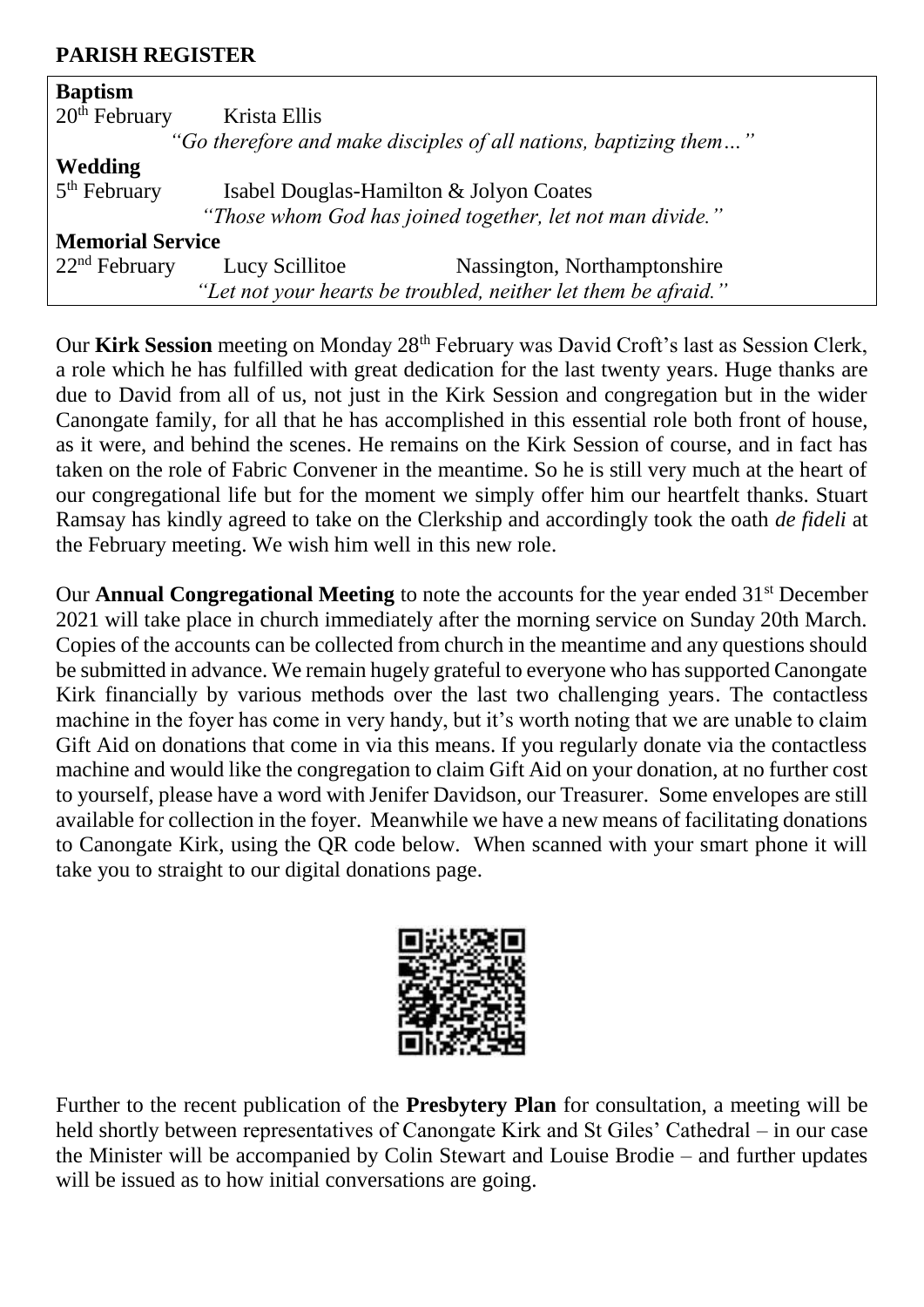The Kirk Session has agreed that as we look ahead to a further easing of national restrictions on 21<sup>st</sup> March, we should be able to move gradually towards a local return to something a bit more "normal" in the coming weeks. There will come a point where we no longer need to keep a checklist of names and numbers for track and trace purposes, for instance, and the wearing of face coverings will presumably become optional. We plan to remove the "no access" signs from alternate pews in the nave, but will keep them in some parts of the side aisles, so that anyone who is anxious can still keep a little bit of distance around them and feel safe.

To mark **World Landmine Day**, a presentation on the work of Roots for Peace and the current situation in Afghanistan under Taliban rule will be given by Heidi Kuhn on Monday 4th April at 5.30pm in Canongate Kirk. Based in California, Heidi is the founder of Roots for Peace, a charity that lifts thousands of landmines to clear land that can be used for planting vines and growing other food. More details to follow, but we look forward to hosting this significant event, organised in conjunction with Roddy Gow's Asia Scotland Institute.

# **APPEALS**

The local charity for the homeless, Streetwork, would appreciate donations of warm gloves, socks, hats, and boxer shorts. These must be new and can be left in the basket in the kirk foyer. They have let us know that the following are also needed: tinned meat, tinned soup, spaghetti hoops, baked beans, biscuits and breakfast cereals. Many thanks to everyone who has already contributed. Crisis Scotland delivered a thank you note for the washbags donated by the congregation over Christmas: *'to the wonderful members of the congregation of the Canongate Kirk, thank you so much for your kind donations. You helped us deliver 156 Christmas gift boxes, 141 wellbeing oacks, gifts for 90 children and 317 hot meals! You provided connection, comfort and dignity to people experiencing homelessness this winter.'*

#### **TELEPHONE SERVICE**

The weekly service continues to be livestreamed to our website at 10.30am every Sunday and then available online at any time, and may also be heard on a landline telephone – simply dial 0131 546 4001 and press 1 when prompted. Calls are charged at your phone provider's usual local rate – please let anyone know who is unable to access the internet but might appreciate this kind of connection, especially around Christmas time.

# **ADVANCE NOTICE OF LOCAL FESTIVALS**

**Hidden Door** is a volunteer-run arts festival based in Edinburgh. Since 2014 they have held an annual multi arts festival in unusual or disused spaces across the city, celebrating the best new and emerging creative talent in Scotland today. This year the event will be in the former Royal High School building on Regent Road. 9th June – 18th June. For tickets and more information visit<https://hiddendoorarts.org/old-royal-high-school-revealed-as-2022-venue/>

**The Edinburgh Sacred Arts Festival** is back this year from 14th - 20th August and it's bigger and better than ever - celebrating music, painting, poetry and drama. Participating venues include Canongate Kirk, Old Saint Paul's, Sacred Heart Jesuit Church, St Vincent's Chapel in Stockbridge, St Mary's Catholic Cathedral, and Mansfield Traquair Centre, home to the stunning murals by Phoebe Traquair. Follow Edinburgh Sacred Arts Festival on Facebook and Twitter @SacredArtsFest for updates on the 2022 programme or visit [https://www.edinburghsacredartsfestival.org](https://www.edinburghsacredartsfestival.org/)